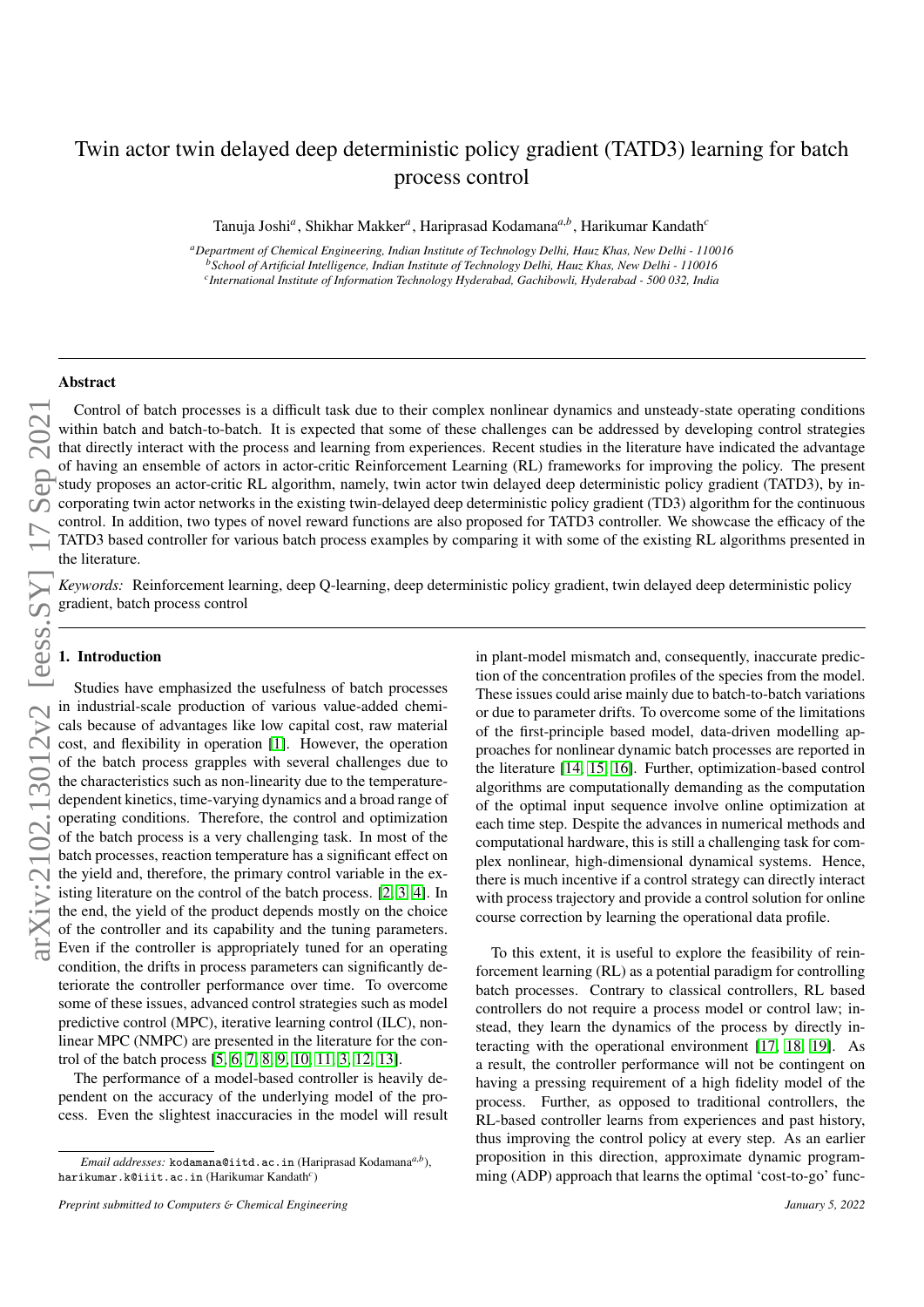tion has been proposed for the optimal control of non-linear systems [\[20,](#page-11-7) [21,](#page-11-8) [22\]](#page-11-9). Following this, an ADP based 'Q-learning' approach that learns the optimal policy using value iteration in a model-free manner has also been proposed [\[20\]](#page-11-7). Unlike the traditional applications of 'Q-learning', the state-space and action-space are continuous for most process control applications. This poses a major limitation to the application of conventional Q-learning methods in this context. For systems with continuous state-space, Mhin et al. combined Q-learning with a deep neural network for function approximation and developed a deep Q network (DQN) [\[23\]](#page-11-10). Inspired by these, some of the recent works related to RL applications in chemical processes have attempted to optimize the control policy by applying Q-learning and deep Q-learning for applications such as chromatography and polymerisation. [\[24,](#page-11-11) [25\]](#page-11-12).

Although the advent of DQN based RL was a major breakthrough in applications to systems with continuous state-space, their utility to systems with continuous action-space was still limited. Another approach to solving the RL problem is by employing policy gradient (PG), where instead of evaluating the value functions to find an optimal policy, the optimal policy is evaluated directly. This approach is particularly well-suited to deal with problems where both the state and action spaces are continuous. For instance, Petsagkourakis et al. applied the PG algorithm to find the optimal policy for a batch bioprocess by using principles of transfer learning [\[26\]](#page-11-13). However, PG methods suffer from the drawback of noisy gradients due to high variance, leading to slow convergence. Actor-critic methods reduce this low variance gradient estimates by exploiting a critic network and has been the widely used framework for dealing with continuous action spaces. In this connection, Deep Deterministic Policy Gradient (DDPG)is one of the actor-critic algorithms that has celebrated a huge success [\[27\]](#page-11-14). Indeed, DDPG was the first efficient algorithm used to solve high dimensional continuous control tasks. It effectively combines the architecture of DQN and deterministic policy gradient (DPG). Recent works have shown the application of the DDPG algorithm for chemical process control as well. For example, Ma et al. have proposed a DDPG based controller for the control of semi-batch polymerisation [\[28\]](#page-11-15), Spielberg et al. has applied the DDPG algorithm for SISO and MIMO linear systems [\[17\]](#page-11-4). Recent work by Yoo et al. proposed a modified DDPG based controller for stable learning and reward function design for the control of batch polymerisation process [\[29\]](#page-11-16). For a detailed review of the application of RL for chemical control problems, the readers are referred to [\[30,](#page-11-17) [18,](#page-11-5) [31\]](#page-11-18).

Fujimoto et al. [\[32\]](#page-11-19) have shown that the DDPG algorithm suffers from a critical issue of overestimation of network bias due to function approximation error and leads to sub-optimal policy. The authors have also provided an approach to address the function approximation error in actor-critic methods and termed the new algorithm as Twin Delayed Deep Deterministic Policy Gradient (TD3). Some recent work involving the application of TD3 algorithm involves motion planning of robot manipulators, half cheetah robot as an intelligent agent to run across a field, etc. [\[33,](#page-11-20) [34\]](#page-11-21). Further, some of the recent studies in the literature have also indicated the advantage of having

an ensemble multiple actors in actor-critic RL frameworks for improving optimal policy. In a multi-actor architecture, overall policy is obtained by amalgamating the results of parallel training of multi-actor networks [\[35\]](#page-11-22).

Inspiring from these, this paper presents a novel actor-critic framework termed as twin actor twin delayed deep deterministic (TATD3) policy gradient learning, combining TD3 and multi-actor frameworks, for the control of the batch process.

We also propose novel reward functions analogous to proportional-integral (PI) and proportional-integral-derivative (PID) functions, and their performances are compared. We have also compared the results of the TATD3 approach with popular actor-critic methods and RL algorithms with discrete action spaces. The performance of the different algorithms is compared by numerical evaluation of two batch processes viz. (i) batch-transesterification process, and (ii) exothermic batch process. TATD3 algorithm-based controller shows better performance in terms of tracking error and control effort when compared to TD3 and DDPG algorithm based controllers for both of the batch processes. We believe that the following are the novel components of this study. To the best of our knowledge (i) amalgamation of twin actors in a TD3 framework has not been reported in literature for process control; (ii) we showcase that reward functions inspired based on PI and PID controller functions works well in an RL framework, (iii) we also validate the efficacy of the proposed TATD3 algorithm by comparing the results with TD3, DDPG and other RL algorithms based on discrete action space. Such a comprehensive study involving the comparison of RL based algorithms with continuous and discrete action spaces has also not been reported in the literature in the context of the process control.

The rest of the paper is divided into the following sections. Section 2 presents the background of RL useful for developing a TATD3 based controller. Section 3 explain the TATD3 algorithm in detail. Section 4 shows the application of the proposed controller and important results for the control of (i) batch-transesterification process and (ii) exothermic batch process. Section 5 draws conclusive remarks from the study.

# 2. Background

## *2.1. Q- learning and deep Q-learning*

A standard RL framework consists of three main components, namely the agent, the environment (*E*) and the reward (*r*) [\[36\]](#page-11-23). At each time step *t*, the agent performs an action  $a_t$ based on the state  $s_t$  of the environment and receives a scalar reward  $r_t$ , as a result, the environment moves to a new state  $s_{t+1}$ . The objective of the RL problem is to find the sequence of control actions  $\mathcal{A} := \{a_0, a_1, a_2, \dots\}$  to maximise the expected discounted reward as given below:

<span id="page-1-0"></span>
$$
\arg\max_{\mathcal{A}} \ \mathbb{E} \left[ R_t := \sum_{k=0}^{\infty} \gamma^k r_{t+k} \right] \tag{1}
$$

where  $0 < \gamma < 1$  is the discount factor and E denotes the expectation operator which is applied to the discounted reward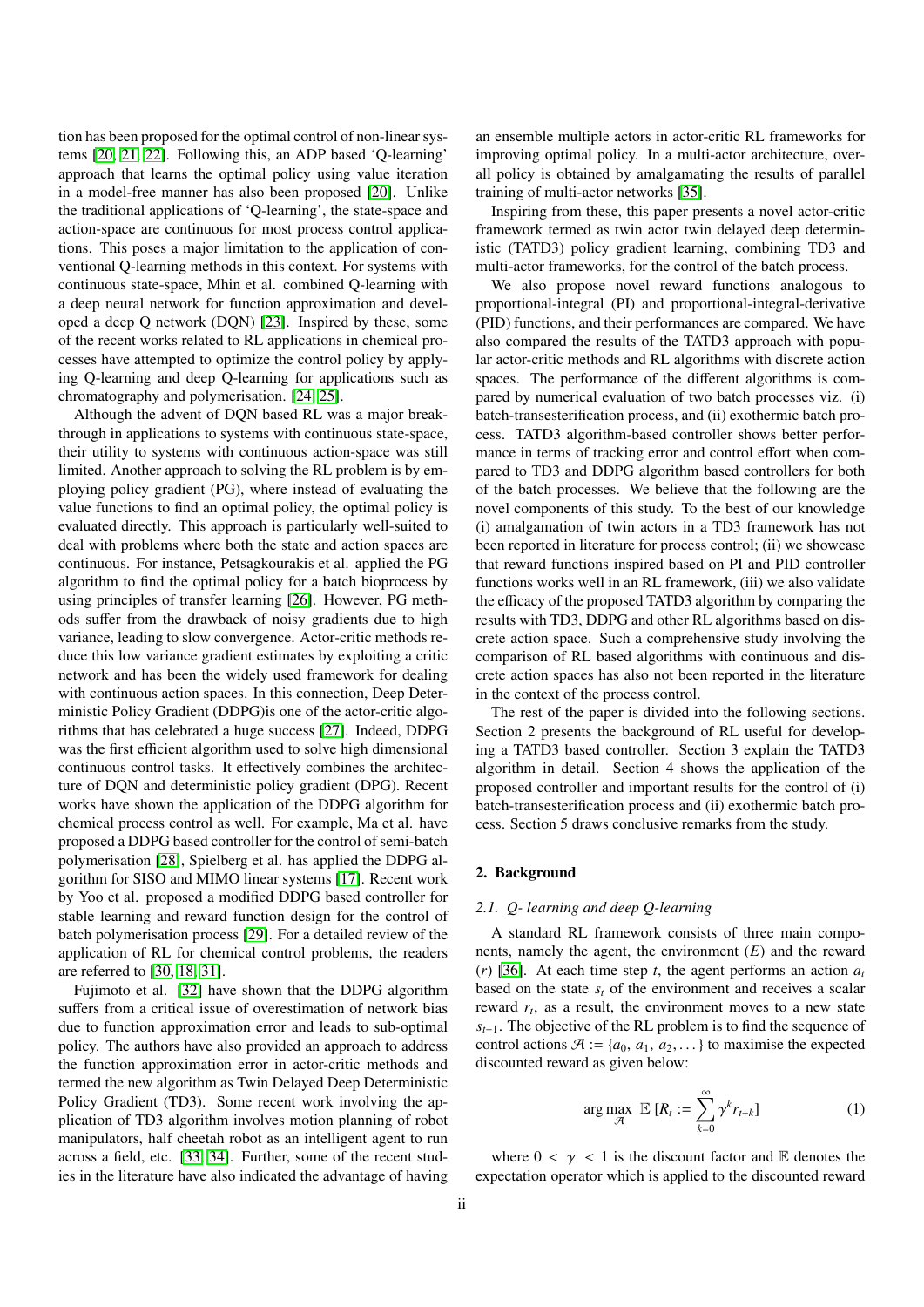due to the stochastic nature of the process dynamics. However, the explicit solution of Eq.[\(1\)](#page-1-0) is tedious to obtain. Q-learning is an iterative algorithm to solve the RL problem over a finite set of actions. The Q-value of a state-action pair,  $Q_{\pi}(s_t, a_t)$  is<br>the expected return after performing an action *a* at a state s the expected return after performing an action  $a_t$  at a state  $s_t$ following a policy  $\pi : S \to \mathcal{A}$ :

$$
Q_{\pi}(s_t, a_t) = \mathbb{E}_{\pi} \Big[ \sum_{k=0}^{\infty} \gamma^k r_{t+k} | s_t = s, a_t = a \Big]
$$
 (2)

where  $S = \{s_0, s_1, s_2, \dots\}$ . The objective of the Q-learning is to find the optimal policy  $(\pi^*)$  by learning the optimal Q-value,<br> $Q^*(s, a)$  which is the maximum expected return achievable by  $Q^*(s_t, a_t)$  which is the maximum expected return achievable by<br>any policy for a state-action pair any policy for a state-action pair.

The optimal Q-value,  $Q^*(s_t, a_t)$  must satisfy the Bellman op-<br>pality equation [37] given as: timality equation [\[37\]](#page-11-24) given as :

$$
Q^*(s_t, a_t) = \mathbb{E}[r_t + \gamma \max_{a_{t+1}} Q^*(s_{t+1}, a_{t+1}|s_t = s, a_t = a)] \qquad (3)
$$

where  $s_{t+1}$  and  $a_{t+1}$  are the state and action at the next time step. The Q-learning algorithm iteratively updates the Q-value for each state-action pair until the Q-function converges to the optimal Q-function. This is known as value iteration and is given as:

$$
Q(s_t, a_t) \leftarrow Q(s_t, a_t) + \alpha(r_t + \gamma \max_{a_{t+1}} Q(s_{t+1}, a_{t+1}) - Q(s_t, a_t)) \tag{4}
$$

where  $\alpha$  is the learning rate.

Major encumbrances of traditional Q-learning are: (i) its application is limited only to the problems with discrete state and actions spaces; (ii) computational difficulty faced while dealing with large state space owing to the large size of the Q-matrix. The former problem can be circumvented by employing a function approximator for modelling the relation between Q-value and state-action pairs. Deep Q-learning [\[23\]](#page-11-10) is an RL framework wherein a Deep neural network (DNN), termed as the value network, is used as a function for approximating the optimal Q-values. To address the problem of correlated sequences, DQN uses a replay buffer or experience replay memory which has a pre-defined capacity where all the past experiences are stored as the following transition tuple  $(s := s_t, a := a_t, s' := s_{t+1}, r := r_t)$ . The DQN uses past experiences to train the policy network by selecting suitable experiences to train the policy network by selecting suitable mini-batches from the replay buffer. The state is given as input to the value network, and the network outputs the Q-value corresponding to all possible actions in the action space. The loss is calculated as the mean square error (MSE) between the current Q-value and the target Q-value as given in Eq. [\(5\)](#page-2-0):

$$
Loss = \mathbb{E}[(Q^*(s, a) - Q(s, a))^2]
$$
\n(5)

$$
= \mathbb{E}[(r + \gamma \max_{a'} Q_{\phi,T}(s',a') - Q_{\phi}(s,a))^2]
$$
 (6)

where  $\phi$  represents the parameters of the network.

#### *2.2. Actor-Critic Algorithms for RL*

The applications of RL algorithms such as Q-learning and DQN is limited only to problems with discrete action spaces.

Policy-based methods provide an alternative solution for continuous stochastic environments by directly optimizing the policy by taking the gradient of the objective function with respect to the stochastic parameterized policy  $\pi_{\theta}$ :

$$
\nabla_{\theta}(J(\pi_{\theta})) = \nabla_{\theta}\left(\mathop{\mathbb{E}}_{\tau \sim \pi_{\theta}}[R(\tau)]\right) = \mathop{\mathbb{E}}_{\tau \sim \pi_{\theta}}\left[\left(\sum_{t=0}^{T} \nabla_{\theta} \log \pi_{\theta}(a_t|s_t)\right) R(\tau)\right]
$$
(7)

where  $R(\tau)$  is the return obtained from the trajectory  $\tau$  =  ${s_0, a_0, s_1, a_1, \ldots}$ . The architecture of the actor-critic algorithms is based on policy-gradient, making them amenable for continuous action spaces [\[38\]](#page-11-25). Policy-based (actor) methods suffer from the drawback of high-variance estimates of the gradient and lead to slow learning. The value-based (critic) methods are an indirect method for optimizing the policy by optimizing the value function. Actor-critic algorithms combine the advantages of both actor-only (policy-based) and critic-only (value-based) methods and learn optimal estimates of both policy and value function. In the actor-critic methods, policy dictates the action based on the current state, and the critic evaluates the action taken by the actor based on the value function estimate. The parameterized policy is then updated using the value function using the gradient ascent for improving the performance. Deterministic policy gradient (DPG) proposed by Silver et al. is an actor-critic off-policy algorithm use for continuous action spaces [\[39\]](#page-11-26). It uses the expected gradient of the Q-value function to evaluate the gradient of the objective function with respect to parameter  $\theta$  to find the optimal policy as given below:

$$
\nabla_{\theta} J(\mu_{\theta}) = \mathbb{E} [\nabla_{\theta} Q_{\mu}(s, a)|_{a = \mu_{\theta}(s)}]
$$
(8)

where  $\mu$  is the deterministic policy. However, they have only investigated the performance using linear function approximators to evaluate an unbiased estimate of the Q-value.

DPG algorithm is further extended by Lillicrap et al. to Deep deterministic policy gradient (DDPG) [\[27\]](#page-11-14) by employing DQN as a non-linear function approximator for the estimation of Q-values. DDPG incorporate the merits of experience replay buffer and target networks to learn stable and robust Qvalues. In the actor part of DDPG architecture, rather than directly copying the weights of the policy network in the target network, the target network weights are allowed to slowly track the policy network weights to improve the stability. The critic part of the DDPG uses a regular DQN to find the estimate of Q-value by minimising the loss function.

<span id="page-2-0"></span>Both the value-based method and actor-critic methods suffer from the problem of overestimation bias. This problem comes due to the maximisation in the target action-value function of the loss function. Since the agent is unaware of the environment in the beginning, it needs first to estimate  $Q(s, a)$  and then update them further for learning an optimal policy. Since the estimates of  $O(s, a)$  are likely to be very noisy, evaluating the maxima over value function does not guarantee the selection of the optimal action. If the target itself is prone to error, then the value estimates are overestimated, and this bias is then propagated further through the Bellman equation during the update.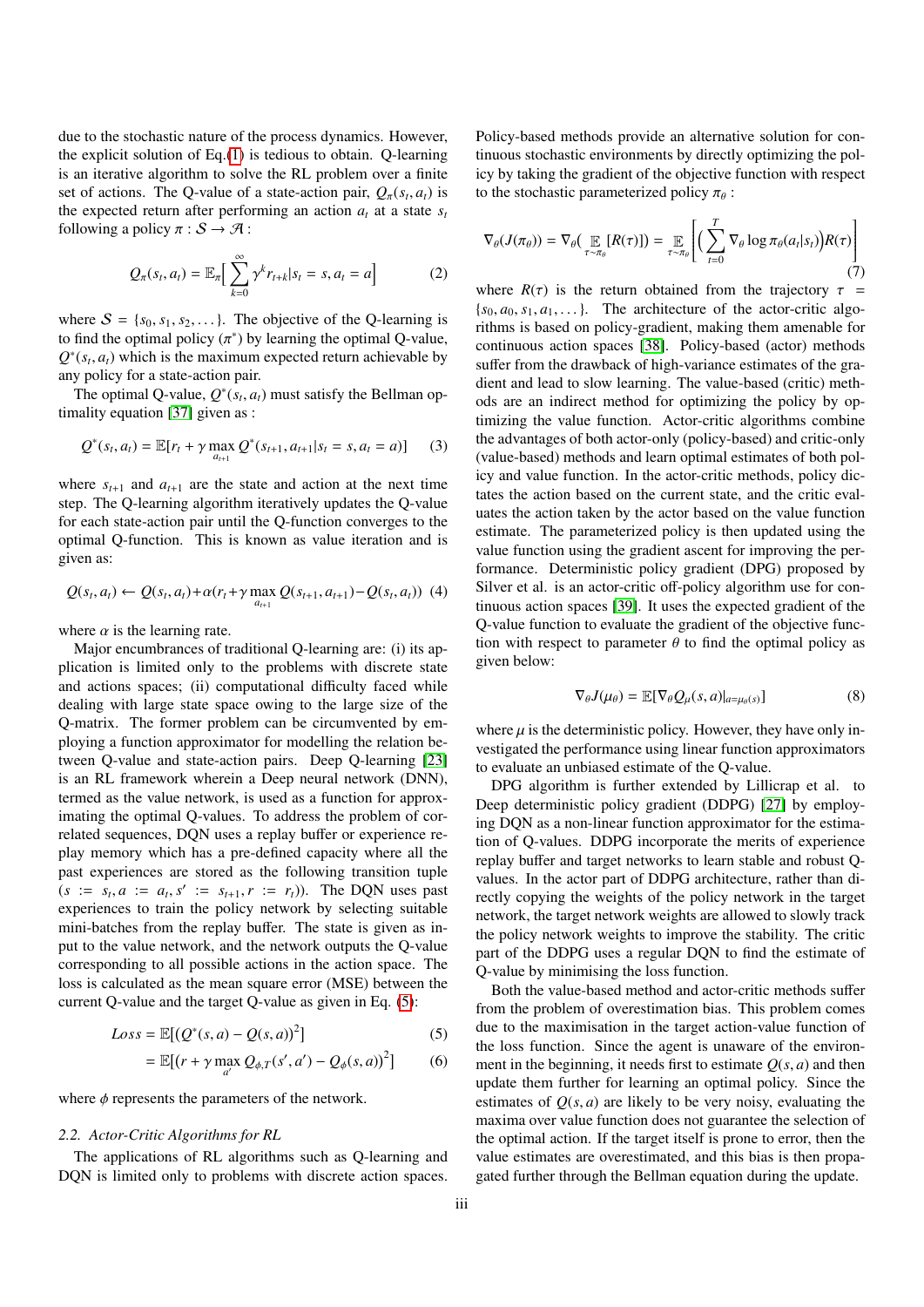Double Q-learning or Double DQN [\[40\]](#page-11-27) was an attempt to provide a solution to this problem in the value-based framework, where actions are discrete, by separating the action selection step and the estimation of the value of the action step. For example, Double DQN proposed by Hasselt et al. [\[41\]](#page-11-28) uses two estimates of the Q-value: firstly, an online network is used for the selection of action that gives the maximum Qvalue, and, secondly, a target network estimates the Q-value based on this action. Fujimoto et al. [\[32\]](#page-11-19) have proved that this overestimation-bias problem also exists in an actor-critic setting which leads to the selection of sub-optimal actions, resulting in poor policy updates. They have addressed this problem by introducing a variant of DQN in the actor-critic framework, the twin delayed deep deterministic policy gradient (TD3).

TD3 algorithm is an extension of the DDPG algorithm with the following modifications to address some of the lacunae of DDPG. (i) To address the overestimation bias problem, the concept of clipped double Q-learning is used wherein two Q-values are learned, and the minimum of them is used to approximate the target Q-value. Thus, TD3 has two critic networks and corresponding critic target networks reflecting the 'twin' term in its name. (ii) To reduce the high variance and noisy gradients while minimising the value error per update, target networks are used to reduce error propagation by delaying the policy network update until the convergence of the Q-value. This results in less frequent policy network updates than the critic network updates, which in turn allows more stable policy updates. (iii) To reduce the variance in the target action values, target policy smoothing is performed by regularisation technique where clipped noise is added to the target action obtained from the policy.

However, none of these steps avoids the local optima that would have resulted during the training of the actor networks. Even though multi-actor ensemble essentially tries to achieve that [\[35\]](#page-11-22), but they are essentially devoid of the advantages of the TD3 algorithm explained earlier. Hence, to achieve the best of both worlds, we propose to integrate TD3 and multi-actor methods resulting in the proposed TATD3 approach.

#### <span id="page-3-1"></span>3. TATD3 - the methodology

In this section, we present the details of the proposed TATD3 algorithm. We propose a two-stage framework for developing a TATD3 based controller for the control of the batch processes as shown in Fig. [1.](#page-5-0) Here in TATD3 we use twin actor-networks for policy learning instead of a single actor-network as in the vanilla TD3 algorithm. The learning of the agent (controller) includes both offline learning and online learning steps. The agent performs offline learning by interacting with the process model of the environment. We propose to adapt the trained actor networks (twin) and the critic networks (twin) from the offline learning step in the online learning stage, enabling a warm startup. This is expected to reduce the number of episodes required by the agent in the online stage to achieve convergence, making it suitable to apply in real-time.

Figure [1](#page-5-0) shows the schematic of the framework of the TATD3 based controller for the control of batch processes. The online learning starts with the trained actor and critic models, and data obtained during the offline learning stage serves as the historical data for the agent in online learning. The historical data contains tuples of state (*s*), action (*a*), reward (*r*), next state (s') which is used as the replay memory. When the TATD3 agent works in a closed-loop fashion, the two actor networks receive the initial state, *s*, from the plant and outputs the action, *a*. This action is then injected into the plant, which then reaches a new state,  $s'$  and outputs the reward,  $r$ , for taking the selected action. We get a transition tuple, add it to the experience replay memory (*E*2). A batch of transition tuple, (*s*,*a*,*r*,*s'*) is randomly sampled from the experience replay memory. The state *s'* is given to the target actor-networks which outputs the target action  $\tilde{a}$ . This target action and the state  $s'$  are passed to the target critic networks to estimate the target Q-values. The final target value (TV) is the sum of the experience reward *r*, and the minimum discounted future reward from the critic networks. The critic networks take the state *s* and action, *a*, from the sampled batch of data ('*i*' in Fig. [1\)](#page-5-0) and compute the current Q-values. The TV and the current Q- value is used to compute the loss, which is then used to update the critic networks. To update the actor-networks a new random batch of data is sampled from the experience replay memory $(E2)$  for each actor ( *ii*, *iii* in Fig. [1\)](#page-5-0). Loss is calculated for each actor, and both the actor-networks are updated based on deterministic policy gradient (DPG). Finally, the target network of both the critic and actor gets updated based on Polyak averaging. After the training, the actor-network outputs the action  $a'$  for the new state  $s'$ , which is again injected into the plant. These steps take place in an iterative fashion until the first batch run (*bi*) completes. The updated model obtained for the  $b_i$  batch is used for the initialisation of networks at the start time  $(t_{start})$  of the  $b_{i+1}$  batch run. The whole process repeats for multiple batches runs. In this way, the agent is able to learn from the environment and thus achieve convergence. The detailed steps of the TATD3 method are mentioned in the subsection [3.2.](#page-4-0)

The following subsections contain elaborate discussions on the reward selection procedure and the detailed algorithm of TATD3.

#### *3.1. Reward function*

Reward function is an imperative constituent in the RL as the agent learns in the direction of increasing the reward. We have considered two types of reward functions inspiring the PI and PID control laws functional structure as illustrated below to accommodate the time-varying nature of the error profiles:

#### 1. Reward Function 1 (PI)

<span id="page-3-0"></span>
$$
r(t) = (c_1^I g(f(e(t))) + c_2^I g(\sum_{t=0}^{(k-1)} f(e(t)))) \tag{9}
$$

In Eq. [\(9\)](#page-3-0),  $c_1^I$ ,  $c_2^I$  are suitable tuning parameters,  $f(.)$  and  $g(.)$  are suitable function of error  $g(t)$   $\colon$   $f(t) = x$ ,  $c \in \mathbb{R}^n$ *g*(.) are suitable function of error  $e(t)$  :  $x(t) - x_{ref} \in \mathbb{R}^n$ .<br>For instance, the function  $f()$  may take structural forms For instance, the function  $f(.)$  may take structural forms like  $||e(t)||_{w,p}$ , *w* weighted *p* norm of the vector space of *e*,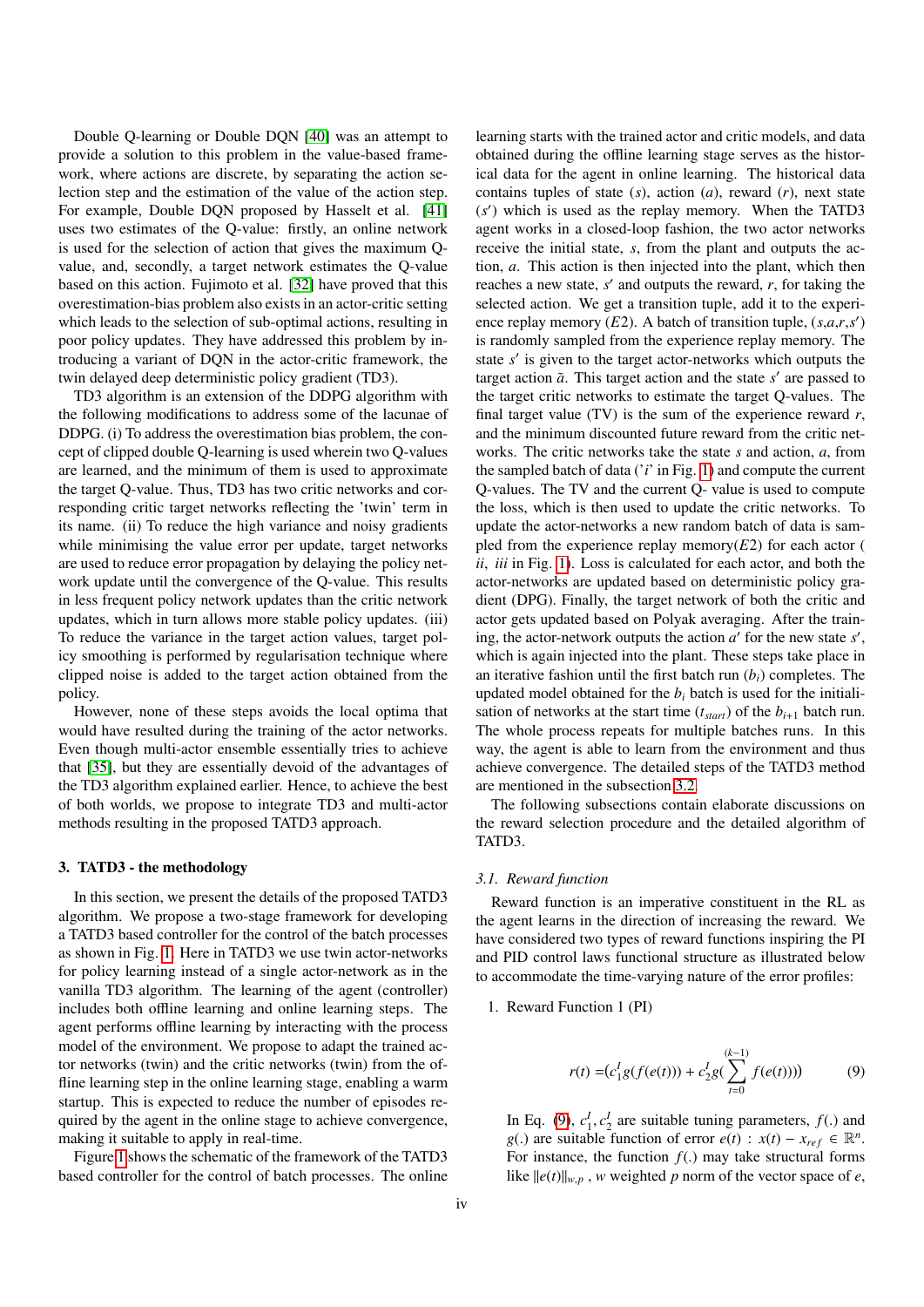while *<sup>g</sup>*(.) is a suitable operator. Specific details regarding functions  $f(.)$  and  $g(.)$  are mentioned in the simulation examples. In this reward formulation, instead of calculating the reward only based on the current error  $e(t)$ , we have considered the effect of historical error profiles also. The idea is basically to minimise the error that is being accumulated over time in the past. Since this is inspired by the principle of a proportional-integral (PI) controller, so we are naming it as PI Reward Function.

2. Reward Function 2 (PID)

$$
r(t) = (c_1^H g(f(e(t)) + c_2^H g(\sum_{t=0}^{(k-1)} f(e(t)) + c_3^H g(c_4^H + f(\Delta e(t)))
$$
\n(10)

Here, in Eq. [\(10\)](#page-4-1), there is an additional term compared to Eq. [\(9\)](#page-3-0)  $\Delta e(t) := e(t) - e(t-1)$ . This particular term helps to bring in the information regarding the rate of change of error profile in the reward calculation. The parameters  $c_1^H, \ldots, c_4^H$  are to be tuned appropriately. Hence, we call this a proportional integral derivative (PID) reward functhis a proportional integral derivative (PID) reward function. In the next subsection, we proceed to illustrate simulation steps required for the implementation of the TATD3 based controller.

#### <span id="page-4-0"></span>*3.2. TATD3 - steps involved*

The various steps of implementation of TATD3 algorithm employed in our study are given below:

Step 1a Build the two actor networks and the corresponding 'target actor networks' with parameters  $\phi_{A_{10}}$ ,  $\phi_{A_{20}}$  and  $\phi_{A_{10},T}$ ,<br>  $\phi_{A_{10}}$ , where **T**. A denote the target network and actor network  $\phi_{A_{20},T}$ , where **T**, **A** denote the target network and actor network,<br>respectively limitalize the target actor networks as  $\phi_{11}$  =  $\rightarrow$ respectively. Initialize the target actor networks as  $\phi_{A_{10}}, T \rightarrow A_1$  $\phi_{\mathbf{A}_{1_0}}$  and  $\phi_{\mathbf{A}_{2_0}}, \mathbf{T} \to \phi_{\mathbf{A}_{2_0}}$ .<br>Step 1b Build two c

Step 1b Build two critic networks and initialize them with parameters  $\phi_{C_{10}}$  and  $\phi_{C_{20}}$  and the corresponding 'target critic<br>networks' with parameters  $\phi_{C}$  and  $\phi_{C}$  as where C denotes networks' with parameters  $\phi_{C_{10},T}$  and  $\phi_{C_{20},T}$ , where C denotes<br>the critic network. Initialize the target network as  $\phi_{C}$ ,  $\pi \rightarrow \phi_C$ the critic network. Initialize the target network as  $\phi_{C_{1_0}}, T \rightarrow \phi_{C_{1_0}}$ <br>and  $\phi_{C_{1}} \rightarrow \phi_{C_0}$ and  $\phi_{C_{2_0}}, T \rightarrow \phi_{C_{2_0}}$ .<br>**Step 1c** Initialise

Step 1c Initialise the experience replay buffer (*E*1) set with a defined cardinality.

Step 1d Observe the initial state, *s* and select action *a* from the actor network with noise added to the action.

$$
a_i = clip(\mu_{\phi_{A_{i_0}}}(s) + \epsilon, a_{min}, a_{max}), i \in \{1, 2\}
$$
 (11)

where *amin* and *amax* represent the upper and lower bounds of action, respectively,  $\mu_{\phi_{\Lambda_{i_0}}}$  is the parametrized deterministic pol-<br>is the parametrized deterministic policy. Further, select the action *a* that maximizes the *Q* function as:

$$
a = \arg \max_{a_i} Q_{\phi_{C_{j_0}}}(s, a_i)), \ i, j \in \{1, 2\}
$$
 (12)

Step 1e Execute the action, *a* by injecting it into the process model and obtain reward  $r := r(t)$  and new state *s'*.

Step 1f Add the obtained tuple of state, action, reward ,next state  $(s, a, r := r(t), s')$  in the replay buffer  $(E1)$ .

Step 1g Train both actor and critic according to Step 6 -Step 13 as detailed in the online learning algorithm for *n* desired episodes until the convergence.

The above steps are for offline learning. The trained models from the offline steps will be used in the online learning starting from Step2. Let the updated actor network parameters are denoted by  $\phi_{A_1}$  and  $\phi_{A_2}$  and the corresponding **T** network parameters are denoted by  $\phi_{A_1}$  and  $\phi_{A_2}$  respectively. Similarly rameters are denoted by  $\phi_{A,T_1}$  and  $\phi_{A,T_2}$ , respectively. Similarly,<br>the undated critic model parameters are denoted by  $\phi_{\Omega}$  and  $\phi_{\Omega}$ the updated critic model parameters are denoted by  $\phi_{C_1}$  and  $\phi_{C_2}$ <br>and the corresponding 'target critic networks' is denoted with and the corresponding 'target critic networks' is denoted with parameters  $\phi_{\mathbf{C}_1,\mathbf{T}}$  and  $\phi_{\mathbf{C}_2,\mathbf{T}}$  respectively.

Step 1 Use the trained actor and critic networks obtained from *o*ffl*ine learning* as the actor network and the critic network for online learning.

<span id="page-4-1"></span>Step 2 Initialise the experience replay buffer (*E*2) with a suitable cardinality and add tuples obtained from the offline learning (*E*1). Each tuple is composed of a state, action, reward and new state i.e  $(s, a, r, s')$ .<br> **Step 3** Observe the i.

**Step 3** Observe the initial state *s* and compute action  $a_1$  and *a*<sup>2</sup> from the actor networks. Further, it desirable to add Gaussian noise as a way of exploration during training. Also, clip the action,  $a_1$  and  $a_2$  between the action range, as follows:

$$
a_i = clip(\mu_{\phi_{A_i}}(s) + \epsilon, a_{min}, a_{max}), \ i \in \{1, 2\} \tag{13}
$$

where  $\epsilon \sim \mathcal{N}(0, \sigma^2)$  with a suitable exploration noise variance  $\sigma^2$ . Eurther, select the action *a* that maximizes the *Q* function as: 2 . Further, select the action *a* that maximizes the *Q* function

$$
a = \arg \max_{a_i} Q_{\phi_{C_j}}(s, a_i), \ i, j \in \{1, 2\}
$$
 (14)

Step 4 Execute the action, *a* by injecting it into the trueprocess and obtain reward *r* and new state *s'*.

Step 5 Add the obtained tuple of state, action, reward,next state  $(s, a, r, s')$  in the replay buffer  $(E2)$ .<br>Step 6 Sample a batch of transitions  $(s, a, r, s')$ 

**Step 6** Sample a batch of transitions  $(s, a, r, s')$  from the experience replay *E*2.

Step 7 Each of the target actor network outputs the deterministic action  $\tilde{a_1}$ ,  $\tilde{a_2}$  for state *s'*, subsequently, a clipped noise added to this action. The action values are further clipped to ensure that they are in the valid action range.

$$
\tilde{a}_i = clip(\mu_{\phi_{A_i}, r}(s') + clip(\epsilon, -c, c), a_{min}, a_{max}), i \in \{1, 2\} \quad (15)
$$

where  $\epsilon \sim \mathcal{N}(0, \sigma)$ ; *c* and  $\sigma$  are the noise clip and the policy noise variance, respectively. Best among  $\tilde{a}_1$  and  $\tilde{a}_2$ ,  $\tilde{a}$ , are are chosen by the one that maximize  $Q_{\phi}(s', \tilde{a})$  as below:

$$
\tilde{a} = \arg \max_{\tilde{a}_i} Q_{\phi_{\mathcal{C}_j}}(s', \tilde{a}_i)), \ i, j \in \{1, 2\} \tag{16}
$$

**Step 8** The state  $s'$  and the target action  $\tilde{a}$  is given as input to the target Q-network to estimate the target Q-value,  $Q_{\phi_{C_1,T}}(s', \tilde{a})$ <br>and  $Q_{\phi_{C_1}}(s', \tilde{a})$ . Select the minimum of the two Q-values to and  $Q_{\phi_{C_2,T}}(s', \tilde{a})$ . Select the minimum of the two Q-values to<br>calculate the target value (*TV*) given as: calculate the target value (*TV*) given as:

$$
TV = r + \gamma \min Q_{\phi_{C_j, T}}(s', \tilde{a}), j \in \{1, 2\}
$$
 (17)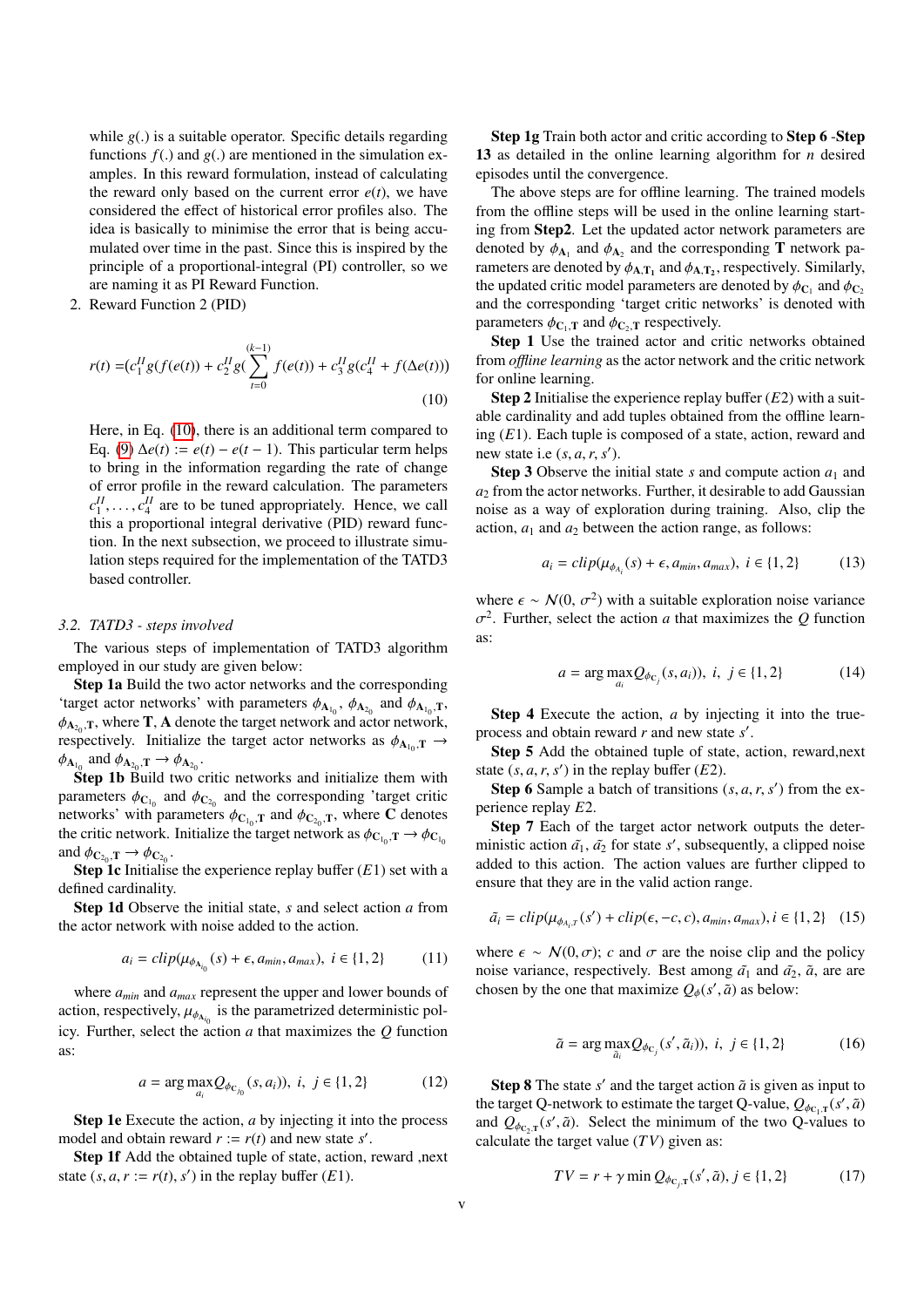<span id="page-5-0"></span>

Figure 1: Schematic of the TATD3 based controller for batch process

**Step 9** Estimate the Q- value for the state-action pair  $(s, a)$ ,  $Q_{\phi_{C_1}}(s, a)$  and  $Q_{\phi_{C_2}}(s, a)$ , and calculate the Loss (equation [\(5\)](#page-2-0)), as below,

$$
Loss1 = MSE(Q_{\phi_{C_1}}(s, a), TV)
$$
\n(18)

$$
= \mathbb{E}[(Q_{\phi_{C_1}}(s, a) - TV)^2]
$$
 (19)

$$
Loss2 = MSE(Q_{\phi_{C_2}}(s, a), TV)
$$
\n(20)

$$
= \mathbb{E}[(Q_{\phi_{C_2}}(s, a) - TV)^2]
$$
 (21)

$$
Loss = MSE(Q_{\phi_{C_1}}(s, a), TV) + MSE(Q_{\phi_{C_2}}(s, a), TV) \quad (22)
$$

Step 10 Update the Q-value by backpropogating the loss and update the critic network parameters  $\phi_{C_1}$  and  $\phi_{C_2}$  by stochastic gradient descent using a suitable optimizer gradient descent using a suitable optimizer.

Step 11 After every two iterations, randomly sample two separate sets of batch of transitions  $(s, a, r, s')$  from the experience<br>replay  $F<sup>2</sup>$  for training the actor networks  $A_3$  and  $A_2$  respecreplay  $E2$  for training the actor networks  $A_1$  and  $A_2$ , respectively. This step brings in the delayed policy update.

**Step 12** Update the actor networks  $A_1$  and  $A_2$  by doing gradient ascent on the *Q*-value of a critic network,  $\nabla_{\phi_{A_i}} Q_{\phi_{C_i}}(s, \mu_{\phi_{A_i}}(s)), i = 1, 2.$ 

Step 13 Update the weights of the critic target and actor target networks.

for j= 1,2  
\n
$$
\phi_{\mathbf{C}_j,\mathbf{T}} \leftarrow \tau \phi_{\mathbf{C}_j} + (1 - \tau) \phi_{\mathbf{C}_j,\mathbf{T}}
$$
\n(23)

$$
\varphi_{\mathbf{C}_j,\mathbf{T}} \leftarrow \tau \varphi_{\mathbf{C}_j} + (1 - \tau) \varphi_{\mathbf{C}_j,\mathbf{T}} \tag{25}
$$
  
for i= 1,2

$$
\phi_{A_i, T} \leftarrow \tau \phi_{A_i} + (1 - \tau) \phi_{A_i, T}
$$
\n<sup>(24)</sup>

by Polyak averaging, where  $\tau \in [0, 1]$  is the suitable target update rate.

**Step 14** Obtain the new state,  $s \rightarrow s'$  & Repeat from Step 3 until the batch process completes  $t = t_{end}$  where  $t_{end}$  is the end time of the batch.

Step 15 Repeat for the Steps 3-14 for subsequent batches.

These steps are concisely presented as Algorithm 1 as next.

## 4. Results and Discussion

This section discusses the numerical simulation results for the application of TATD3 based controller to two batch processes. We have compared the performance of TATD3 with respect to other continuous RL algorithms such as TD3, DDPG, and discrete action-space RL algorithms such as DQN and Qlearning with Gaussian process (GP) [\[42\]](#page-11-29) as the function approximator. The algorithms, as mentioned above, are trained using two types of reward functions that resemble PI reward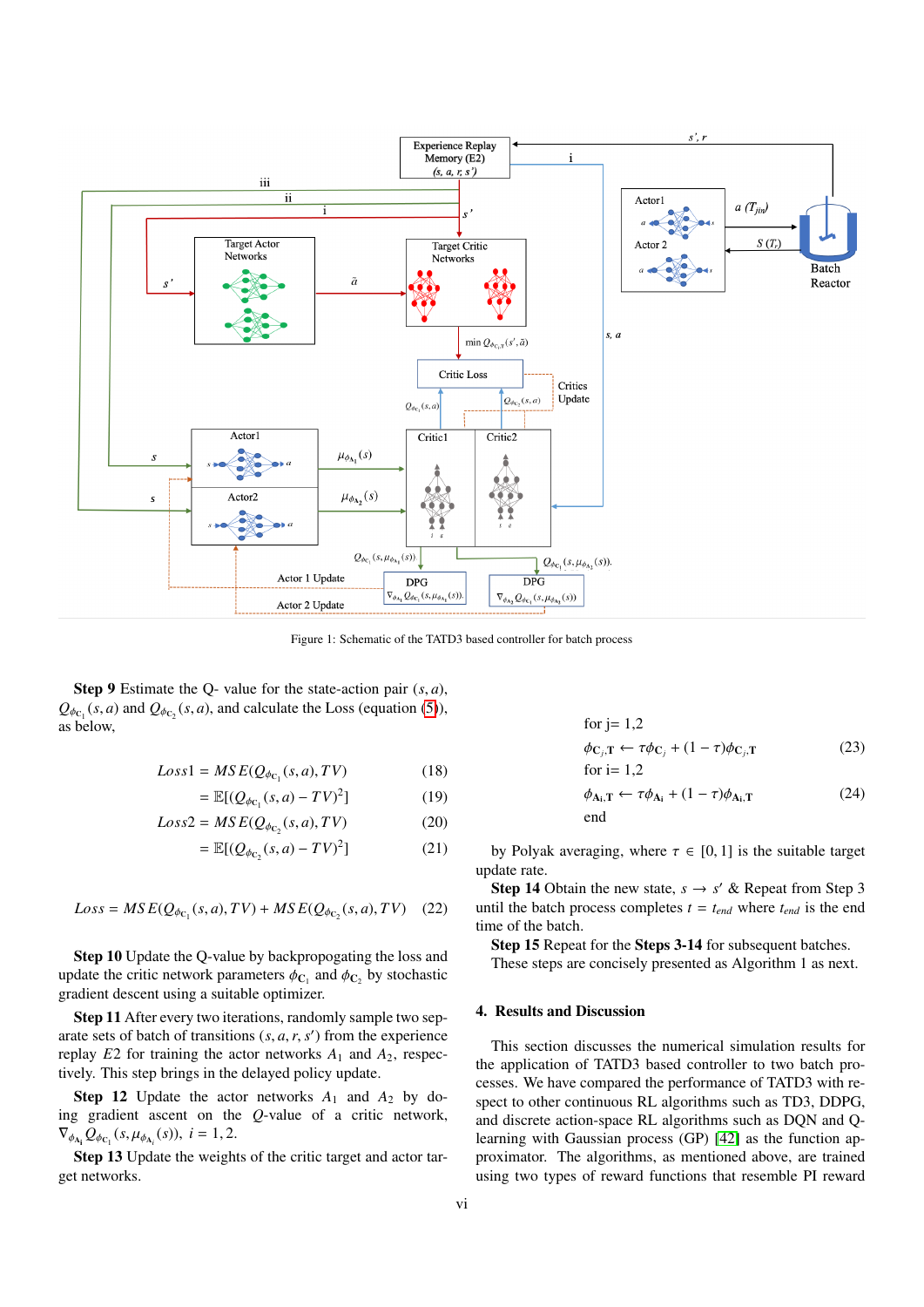Algorithm 1 TATD3 Algorithm

1: for batch  $=1$ , no. of batches do

| 2:  | Observe the initial state s                            |
|-----|--------------------------------------------------------|
| 3:  | for time $\in \{t_{init}, \ldots, t_{end}\}\$ do       |
| 4:  | Compute action a (Step 3)                              |
| 5:  | Execute action $a$ to get $r$ and $s'$                 |
| 6:  | Add the tuple $(s, a, r, s')$ in E2                    |
| 7:  | for $j$ in range (iteration) do                        |
| 8:  | Randomly Sample batch of transition from E2            |
| 9:  | Compute the target action as done in Step 7            |
| 10: | Compute the target value (TV)                          |
| 11: | Update the critic network by minimising the Loss       |
|     | in Step9                                               |
| 12: | <b>if</b> j mod <i>policy frequency</i> =0 <b>then</b> |
| 13: | for $Actor = 1$ , No.of Actors do                      |
| 14: | Randomly sample a batch of transition tuples           |
|     | from E <sub>2</sub>                                    |
| 15: | Update the Actor Network by DPG (Step 12)              |
| 16: | end for                                                |
| 17: | Update target Networks of both Actor and Critic        |
|     | Networks(Step 13)                                      |
| 18: | end if                                                 |
| 19: | end for                                                |
| 20: | $s \rightarrow s'$                                     |
| 21: | end for                                                |
|     | $22:$ end for                                          |

and PID reward, respectively. We have also introduced batchto-batch variations and evaluated the comparative performance of TATD3, TD3 and DDPG algorithms in this section.

#### *4.1. Case study 1: Batch transesterification process*

Biodiesel is produced by the transesterification reaction, wherein triglycerides (TG) from the fatty acids react with alcohols (methanol/ethanol) in the presence of a catalyst to produce methyl esters (FAME) with Diglyceride (DG) and Monoglyceride (MG) as intermediates and glycerol(GL) as a byproduct [\[43\]](#page-11-30). The lipids/fatty acids are obtained from various plantbased sources such as vegetable oil, soyabean oil, palm oil, waste cooking oil, animal fats, etc. [\[44,](#page-11-31) [15\]](#page-11-2). Three consecutive reversible reactions occur during this process which is given as follows:

$$
TG + CH_3OH \xleftarrow[k_1]{k_1} DG + R_1COOCH_3
$$
  

$$
DG + CH_3OH \xleftarrow[k_3]{k_3} MG + R_2COOCH_3
$$
  

$$
MG + CH_3OH \xleftarrow[k_4]{k_5} GL + R_3COOCH_3
$$

Here  $k_i$  is the rate constant and is given by the Arhenius equation,  $k_i = k\sigma_i \exp(-E_i/RT_r)$  and  $T_r$  is the Reaction Temper-<br>ature. The kinetic-model involving the mass balance of conature. The kinetic-model involving the mass balance of concentration of the species and the model assumptions is adopted from [\[45,](#page-11-32) [46\]](#page-11-33) and is given as follows:

$$
\frac{d[TG]}{dt} = -k_1[TG][A] + k_2[DG][E]
$$
\n
$$
\frac{d[DG]}{dt} = k_1[TG][A] - k_2[DG][E] - k_3[DG][A] + k_4[MG][E]
$$
\n
$$
\frac{d[MG]}{dt} = k_3[DG][A] - k_4[MG][E] - k_5[MG][A] + k_6[GL][E]
$$
\n
$$
\frac{d[E]}{dt} = k_1[TG][A] - k_2[DG][E] + k_3[DG][A]
$$
\n
$$
- k_4[MG][E] + k_5[MG][A] - k_6[GL][E]
$$
\n
$$
\frac{d[A]}{dt} = -\frac{d[E]}{dt}
$$
\n
$$
\frac{d[GL]}{dt} = k_5[MG][A] - k_6[GL][E]
$$

where '[]' represents the concentration of the reactants involved and [E] is the FAME concentration.

The desired FAME concentration is mainly affected by the reactor temperature  $(T_r)$ , and therefore this work focuses on the control of *T<sup>r</sup>* , which can be achieved in a jacketed batch reactor by manipulating the jacket inlet temperature  $(T_{fin})$ . The reactor temperature  $(T_r)$  and the jacket temp  $(T_i)$  is determined by applying an energy balance on the jacketed batch reactor. The model equations and the parameters' values are referred from [\[2,](#page-10-1) [47\]](#page-11-34) and are given as follows:

$$
\frac{dT_r}{dt} = \frac{M_R(-V\Delta H_R r + Q_j)}{V\rho_r c_{m,R}}
$$

$$
\frac{dT_j}{dt} = \frac{F_j(T_{jin} - T_j)}{V_{j}\rho_j} - \frac{Q_j}{V_{j}\rho_j c_w}
$$

$$
Q_j = UA(T_j - T_r)
$$

$$
r = \frac{d[E]}{dt}
$$

Herein, we present the training details of RL-based agents used to control the batch transesterification problem. A neural network consisting of 2 hidden layers with 400 and 300 hidden nodes is used for both the twin actor-networks and the twin critic-networks. Rectified Linear Unit (ReLU) is the activation function between each hidden layer for both actor networks and critic networks. Further, a linear activation function is used for the output in the actor-networks. The network parameters are updated using the ADAM optimiser for both the actor and critics networks. Both the state and action are given as input to the critic network to estimate the Q-value.

The implementation of the algorithm was done in Python, and the neural network framework is constructed in PyTorch (for continuous action space) and Keras (for discrete action space) API. The mathematical model of the transesterification process was simulated in Matlab and integrated into Python via the Matlab engine. Table [1](#page-7-0) lists the hyper-parameters used for the implementation of the TATD3 algorithm.

In this study, the function  $f(.)$  in the reward formulation (as discussed in Section 3) is taken as the absolute value of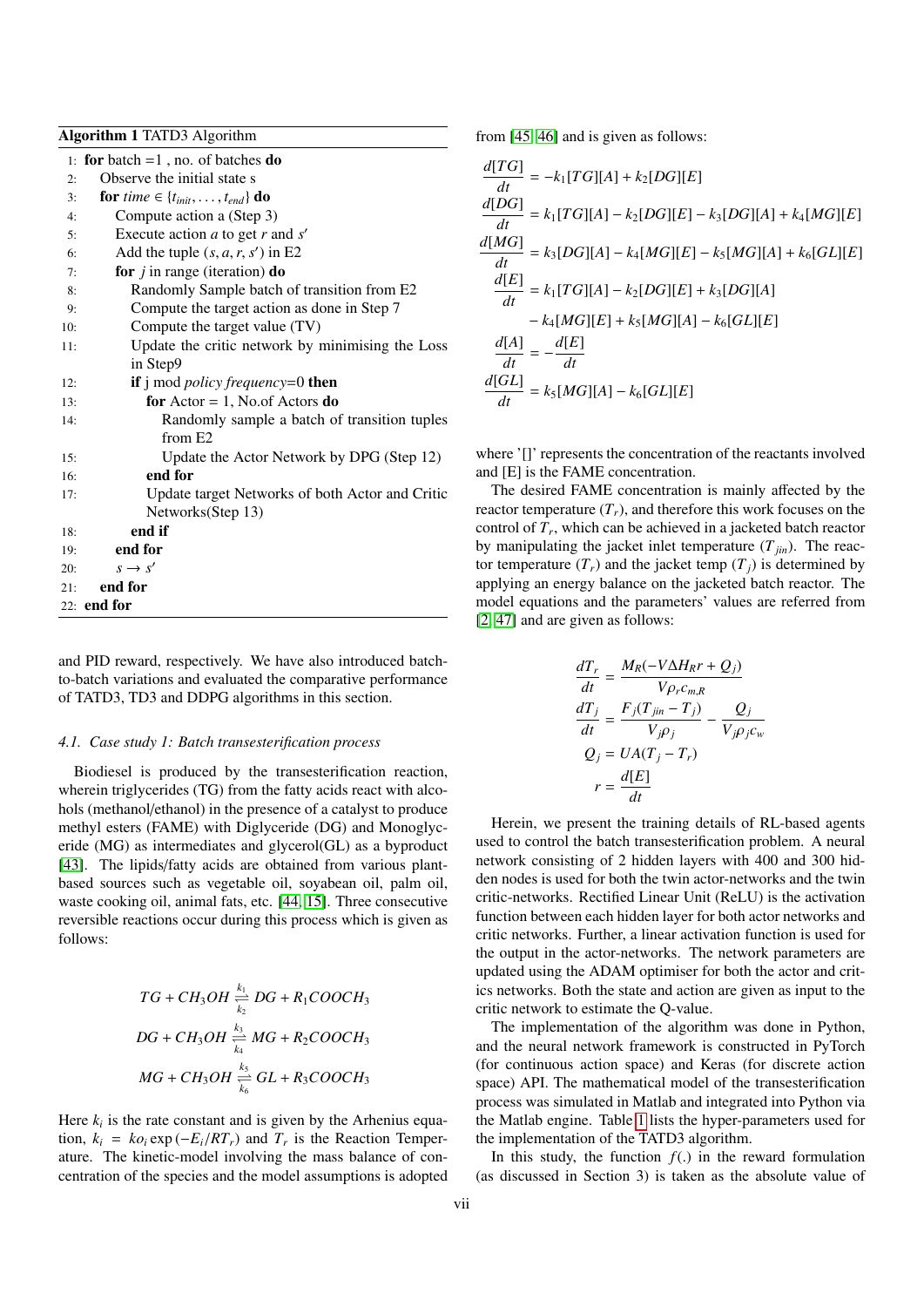<span id="page-7-0"></span>Table 1: Hyperparameters for TD3 algorithm

| <b>Hyperparameters</b>      | Value   |
|-----------------------------|---------|
| Discount factor( $\gamma$ ) | 0.99    |
| Policy noise                | 0.2     |
| <b>Exploration</b> noise    | 0.1     |
| Clippd noise $(c)$          | 0.5     |
| <b>Actor Learning Rate</b>  | $10e-3$ |
| Critic Learning Rate        | $10e-3$ |
| Target Update Rate $(\tau)$ | 0.005   |
| Policy frequency            | 2       |

<span id="page-7-1"></span>Table 2: Tracking error (in terms of RMSE values) comparison of five different RL algorithms for batch transesterification process

| Reward | Continuous Action  |           | Discrete Action |            |        |
|--------|--------------------|-----------|-----------------|------------|--------|
|        | TAT <sub>D</sub> 3 | TD3       | <b>DDPG</b>     | <b>DON</b> | GP     |
| ÞІ     | 1 1626             | 1 1 7 8 5 | 1.2365          | 1.3088     | 1.3866 |
| PID    | 1 1502             | 1.1666    | 1.2051          | 1.2763     | 1 2875 |

error,  $|e(t)|$  i.e.,  $|T_r(k) - T_{ref}|$  and  $g(.)$  is the inverse operator  $(g(.) = \frac{1}{f(.)}$ . Here  $T_r$  is the reactor temperature and  $T_{ref}$  is the decised temperature. For the **PI** gauged the constant values of  $\mathcal{A}$ desired temperature. For the PI reward the constant values  $c_1^I, c_2^I$ <br>are taken as 10, 100 and for the PID reward the constant values are taken as 10, 100 and for the PID reward the constant values from  $c_1^H$ ...  $c_4^H$  are taken as 10, 100, 1, 0.1 respectively.

Table [2](#page-7-1) compares the tracking error (in terms of RMSE values) for five different algorithms, namely, TATD3, TD3, DDPG, DQN, and GP, respectively. Neural network and Gaussian process regression (GPR) are the candidates for function approximators in DQN and GP, respectively. Further, the results are compared for the two types of reward functions considered, namely, PI and PID, as discussed in Section [3.](#page-3-1) Here, the RMSE values reported are the average of the last four batches for a total of 10 batches. It can be seen that the TATD3 based controller has the lowest RMSE of 1.1502 and 1.1626 for PID and PI reward functions, respectively, as compared to TD3, DDPG and other discrete action space algorithms. Additionally, it can be seen that the PID reward function is a better choice for reward function due to their low RMSE for all five algorithms.

Figure [2](#page-8-0) and Figure [3](#page-8-1) shows the comparison of the tracking performance with reactor temperature  $(T_r)$  with respect to time. Figure [2](#page-8-0) compares the tracking performance of continuous action space algorithms, namely, TATD3 vs TD3 vs DDPG for both the PID and PI reward in subplots (a) and (b), respectively. Similarly, the performance of the discrete action space algorithms, namely, DQN and GP, for both the reward functions are shown in Figure [3.](#page-8-1) It can be seen from the plots that the reactor temperature profile closely follows the target value for TATD3 controller for the PID reward function. The results clearly conclude that that the proposed TATD3 based controller is capable of learning from the given environment and controlling the system by achieving the desired set-point of temperature  $(T_{ref})$ which is 345K.

Since the steady-state error with the PID reward function is better than the PI reward function for all the five algorithms, the subsequent analysis considers only the PID reward function. It

<span id="page-7-2"></span>Table 3: Variability in control action for four different RL algorithm for the PID reward for batch transesterification process

| Algorithm   | SD     |
|-------------|--------|
| TATD3       | 3.3229 |
| TD3         | 3.5532 |
| <b>DDPG</b> | 3.3726 |
| <b>DON</b>  | 12.068 |
| GP          | 10.115 |

<span id="page-7-3"></span>Table 4: Comparison of control effort for continuous action space algorithms for batch transesterification process

| Algorithm   | Control Effort |
|-------------|----------------|
| TATD3       | 118515.80      |
| TD3         | 118597.47      |
| <b>DDPG</b> | 118553.28      |

can be seen that the variability in control actions is more for the discrete case as compared to the continuous action space. Table [3](#page-7-2) reports the average value of standard deviation (SD) of control actions across the last four batches. The results show that the SD values for the TATD3 are less than TD3 and DDPG while the input fluctuations are more for the discrete case. It is worth noting that we have constrained the action space between 330-350 K for continuous action space algorithms. However, we have observed that the discrete action space algorithms are unable to honour this constraint due to limited discrete action options. Hence, we have relaxed the constraint space to 330- 360 K for discrete action space algorithms, with an interval of 0.75 K. Figure [4](#page-9-0) (a) shows the control action plots for all the five algorithms for the PID reward. Further, the control effort is calculated and compared for TATD3, TD3 and DDPG by taking the average of integral of the square of the control actions and the obtained values are reported in Table [4.](#page-7-3)

We have also compared the results of reward vs time plots for TATD3, TD3, and DDPG. Here, in order to make the contrast visible, we have evaluated the inverse of the reward function, the penalty, and plotted the penalty values vs time as shown in Figure [4](#page-9-0) (b). Figure [4\(](#page-9-0)b) shows that DDPG and TD3 has a higher value of penalty than TATD3 algorithm, indicating low rewards obtained in comparison with TATD3. These results reinforce that TATD3 is better than TD3 for the control application of batch transesterification processes.

To compare offline and online learning, the controller performance is compared when the agent is trained with offline learning and then followed by the online learning. The online learning starts after 30 batches of the offline learning. It can be seen from Figure [5](#page-9-1) that the tracking performance gets gradually improved (in online learning) when the agent is trained with the network parameters learned during the offline learning part, and the best tracking performance is achieved at the 10th batch of online learning. Whereas, the offline learning has a steady state error.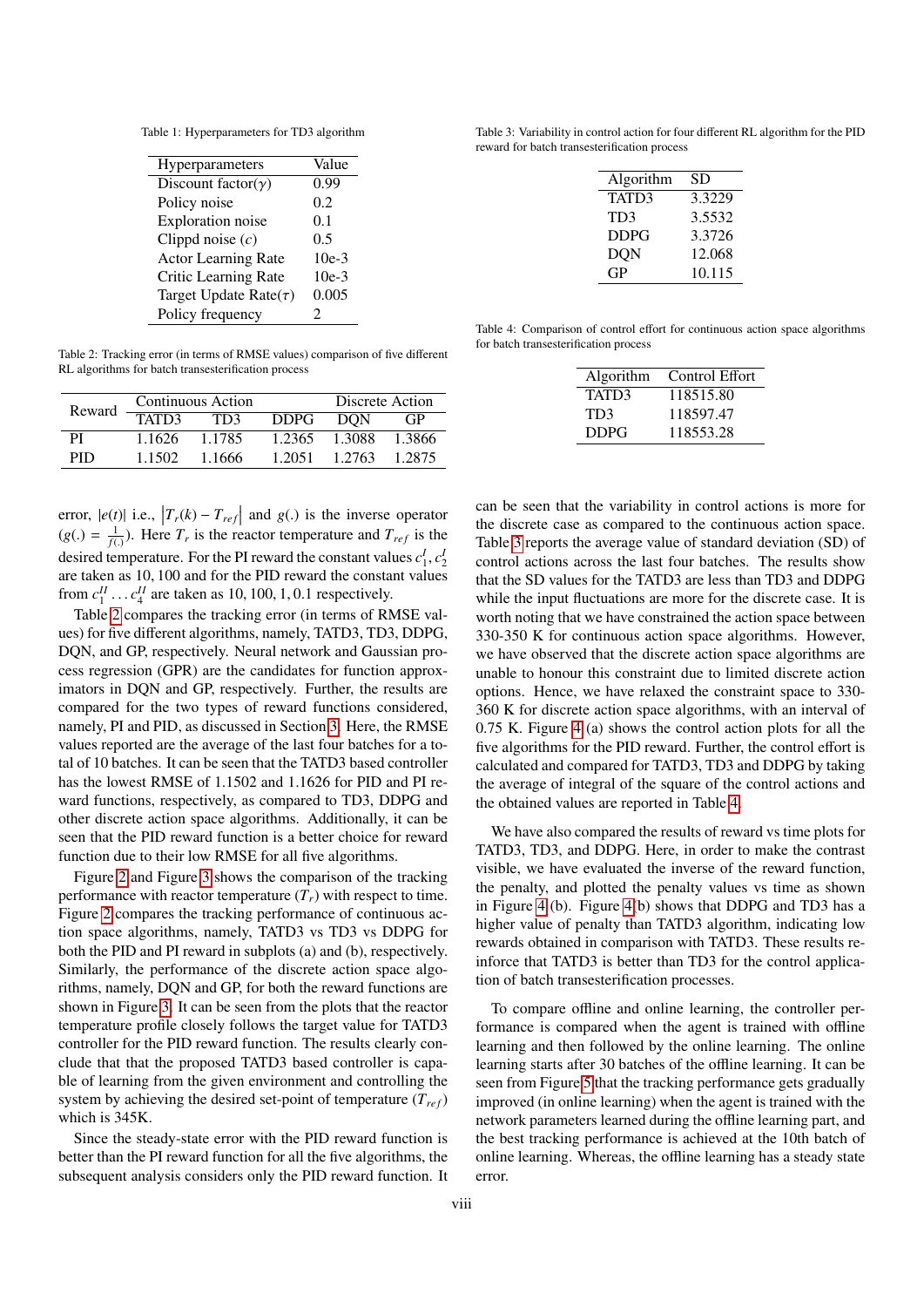<span id="page-8-1"></span>



Figure 3: Comparison of tracking performance of a) DQN and GP for PID reward b) DQN and GP for PI reward for batch transesterification process

## *4.2. Case study 2: Exothermic batch process*

Here we consider a second-order batch exothermic chemical reaction  $A \rightarrow B$ . takes place in a batch reactor having nonlinear dynamics. The following mathematical model gives the dynamics of the batch reactor:

$$
\frac{dT_r}{dt} = \frac{-UA(T_r - T_j)}{MC_p} - \frac{\Delta HV}{MC_p} k_o \exp(-E/RT)C_A^2
$$

$$
\frac{dC_A}{dt} = -k_o \exp(-E/RT)C_A^2
$$

The mathematical model and the parameters are taken from [\[48\]](#page-11-35). It is assumed that the reactor has a cooling jacket where the jacket temperature can be directly manipulated. The goal is to control the temperature of the batch reactor  $(T_r)$  using the coolant temperature as the manipulated variable. The action space has minimum and maximum constraint i.e.,  $290 < T<sub>j</sub>$ 318 and the setpoint value  $T_{ref}$  is 303K

The neural network architecture, activation function, and the actor and critic networks optimiser are the same as described in the batch transesterification process. The implementation of the algorithm was done in Python, and the neural network framework is constructed in PyTorch API. The mathematical model of the exothermic batch process was simulated in Matlab and integrated into Python via the Matlab engine.

Table [5](#page-9-2) compares the tracking error (in terms of RMSE values) for three different algorithms for continuous action space,

<span id="page-8-0"></span>



Figure 2: Comparison of tracking performance of a) TATD3, TD3, and DDPG for PID reward and b) TATD3,TD3, and DDPG for PI reward for batch transesterification process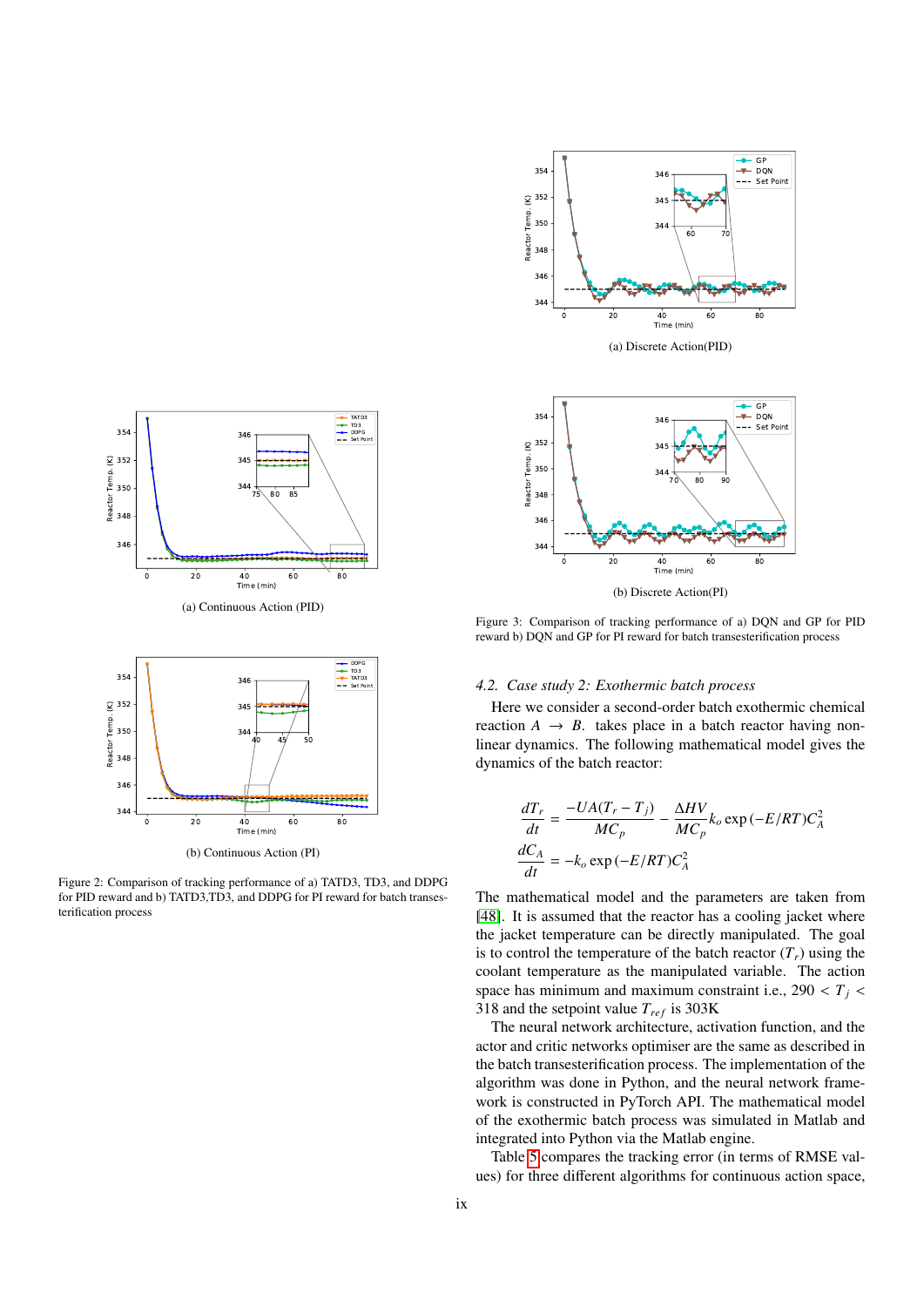<span id="page-9-0"></span>

(a) Comparison of control inputs for four different algorithms



(b) Comparison of Penalty for TD3 and DDPG algorithm

Figure 4: Comparison of (a) control inputs of all approaches for PID reward (b) penalty for TATD3, TD3 and DDPG for PID reward for batch transesterification process

<span id="page-9-2"></span>Table 5: Tracking error (in terms of RMSE values) of three different RL algorithms for exothermic batch process

| Reward |        | Continuous Action |             |
|--------|--------|-------------------|-------------|
|        | TATD3  | TD3               | <b>DDPG</b> |
| PI     | 0.7289 | 0.7400            | 0.7782      |
| PID    | 0.7022 | 0.7324            | 0.7732      |

namely, TATD3, TD3, DDPG. Further, the results are compared for the PI and PID reward functions. Here, the RMSE values reported are the average of the last four batches for a total of 10 batches. It can be seen that the TATD3 based controller has the lowest RMSE of 0.7022 and 0.7289 for PID and PI reward functions, respectively, as compared to TD3, DDPG. Additionally, it can be seen that the PID reward function is a better choice for reward function due to their low RMSE among all three algorithms.

Figure [7](#page-10-12) shows the control action plots for all the three algorithms for the PID reward showing TATD3 has less variability in control action as compared to TD3 and DDPG. Further, the control effort is calculated and compared for TATD3, TD3 and DDPG by taking the average of integral of the square of the control actions and the obtained values are reported in Table [6.](#page-9-3)

#### *4.3. E*ff*ect of batch-to-batch variation*

Further, to test the efficacy of the TATD3 controller, we have introduced batch-to-batch variations in the simulations. Batch-

<span id="page-9-1"></span>

Figure 5: Comparison of controller performance of TATD3 offline and online learning(for batch transesterification process )

<span id="page-9-3"></span>Table 6: Comparison of control effort for continuous action space algorithmsbatch exothermic process

| Algorithm   | Control Effort |
|-------------|----------------|
| TATD3       | 92532.72       |
| TD3         | 92720.78       |
| <b>DDPG</b> | 92614.60       |

to-batch variation may occur due to slight perturbations in the process parameters and changes in the environmental conditions during a batch run. We have introduced batch-to-variation for the batch transesterification process by randomly changing the rate constant,  $k_c$ , by changing the pre-exponential factor  $(k_o)$ having a variance of 10% in each batch. The tracking trajectory plot presented in Figure [8](#page-10-13) clearly shows that the TATD3 based controller is able to reach the set-point in the presence of batch-to-batch variations, and thus, we achieve the desired control performance. The average tracking error (in terms of RMSE) is 1.1564, 1.1732 and 1.2448 for TATD3, TD3, and DDPG, respectively, for batch-to-batch variations. This once again indicating the advantages of TATD3 over TD3 & DDPG.

### 5. Conclusion

This paper proposed a control strategy of batch processes based on the TATD3 RL algorithm. The proposed algorithm is tested on two batch process case studies: (i) batch transesterification process and (ii) exothermic batch process. The reactor temperature is considered the state (control variable) to be controlled, and the jacket inlet temperature is taken as action (control input). It was observed that the controller is able to learn the optimal policy and achieve the desired reactor temperature by implementing appropriate control actions. We also formulated reward functions taking inspiration from the functional structure of PI and PID controller by incorporating the historical errors and showed that it helps the agent to better learn about the process. The results indicate that TATD3 shows better convergence than continuous action-space algorithms such as TD3, DDPG, and discrete action algorithms such as DQN and GP. In summary, TATD3 based RL controller is able to learn and intervene the process operation and control the process operation efficiently and can be used as a potential framework for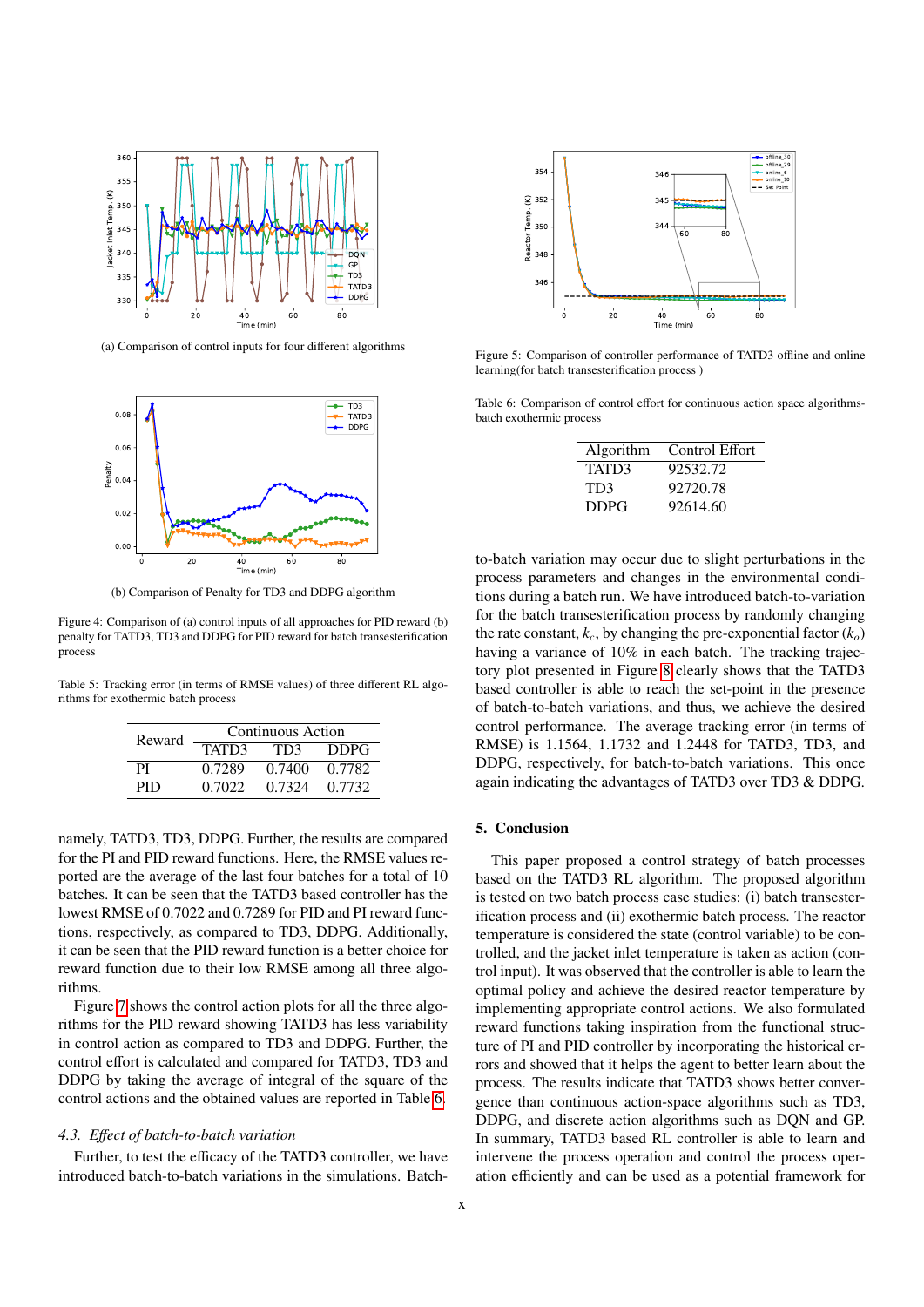



(b) Continuous Action (PI)

Figure 6: Comparison of tracking performance of a) TATD3, TD3, and DDPG for PID reward and b) TATD3, TD3, and DDPG for PI reward for exothermic batch process

<span id="page-10-12"></span>

Figure 7: Control input profiles : TATD3, TD3, and DDPG for exothermic batch process

<span id="page-10-13"></span>

Figure 8: Comparison of tracking performance of TATD3 vs.TD3 vs. DDPG for PID reward(for batch-to-batch variation in batch transesterification process)

complex non-linear systems where both the state and the action space are continuous. The results indicate that the TATD3 algorithm can be a promising direction towards the goal of artificial intelligence-based control in process industries.

#### Acknowledgement

The authors gratefully acknowledge the funding received from SERB India with the file number CRG/2018/001555.

#### References

- <span id="page-10-0"></span>[1] M. Hosseini, A. M. Nikbakht, M. Tabatabaei, Biodiesel production in batch tank reactor equipped to helical ribbon-like agitator, Modern Applied Science 6 (2012) 40.
- <span id="page-10-1"></span>[2] A. Chanpirak, W. Weerachaipichasgul, Improvement of biodiesel production in batch transesterification process, in: Proceedings of the International MultiConference of Engineers and Computer Scientists, II, volume 5, International Association of Engineers, 2017.
- <span id="page-10-2"></span>[3] P. T. Benavides, U. Diwekar, Optimal control of biodiesel production in a batch reactor: Part ii: Stochastic control, Fuel 94 (2012) 218–226.
- <span id="page-10-3"></span>[4] R. De, S. Bhartiya, Y. Shastri, Dynamic optimization of a batch transesterification process for biodiesel production, 2016 Indian Control Conference, ICC 2016 - Proceedings (2016) 117–122.
- <span id="page-10-4"></span>[5] A. G. Marchetti, G. François, T. Faulwasser, D. Bonvin, Modifier adaptation for real-time optimization—methods and applications, Processes 4 (2016) 55.
- <span id="page-10-5"></span>[6] A. Mesbah, Stochastic model predictive control: An overview and perspectives for future research, IEEE Control Systems Magazine 36 (2016)  $30 - 44$
- <span id="page-10-6"></span>[7] J. H. Lee, K. S. Lee, Iterative learning control applied to batch processes: An overview, Control Engineering Practice 15 (2007) 1306–1318.
- <span id="page-10-7"></span>[8] R. Kern, Y. Shastri, Advanced control with parameter estimation of batch transesterification reactor, Journal of Process Control 33 (2015) 127–139.
- <span id="page-10-8"></span>[9] F. S. Mjalli, M. A. Hussain, Approximate predictive versus self-tuning adaptive control strategies of biodiesel reactors, Industrial & engineering chemistry research 48 (2009) 11034–11047.
- <span id="page-10-9"></span>[10] F. S. Mjalli, L. Kim San, K. Chai Yin, M. Azlan Hussain, Dynamics and control of a biodiesel transesterification reactor, Chemical Engineering & Technology: Industrial Chemistry-Plant Equipment-Process Engineering-Biotechnology 32 (2009) 13–26.
- <span id="page-10-10"></span>[11] H. Y. Kuen, F. S. Mjalli, Y. H. Koon, Recursive least squares-based adaptive control of a biodiesel transesterification reactor, Industrial & engineering chemistry research 49 (2010) 11434–11442.
- <span id="page-10-11"></span>[12] A. S. Brásio, A. Romanenko, J. Leal, L. O. Santos, N. C. Fernandes, Nonlinear model predictive control of biodiesel production via transesterification of used vegetable oils, Journal of Process Control 23 (2013) 1471–1479.